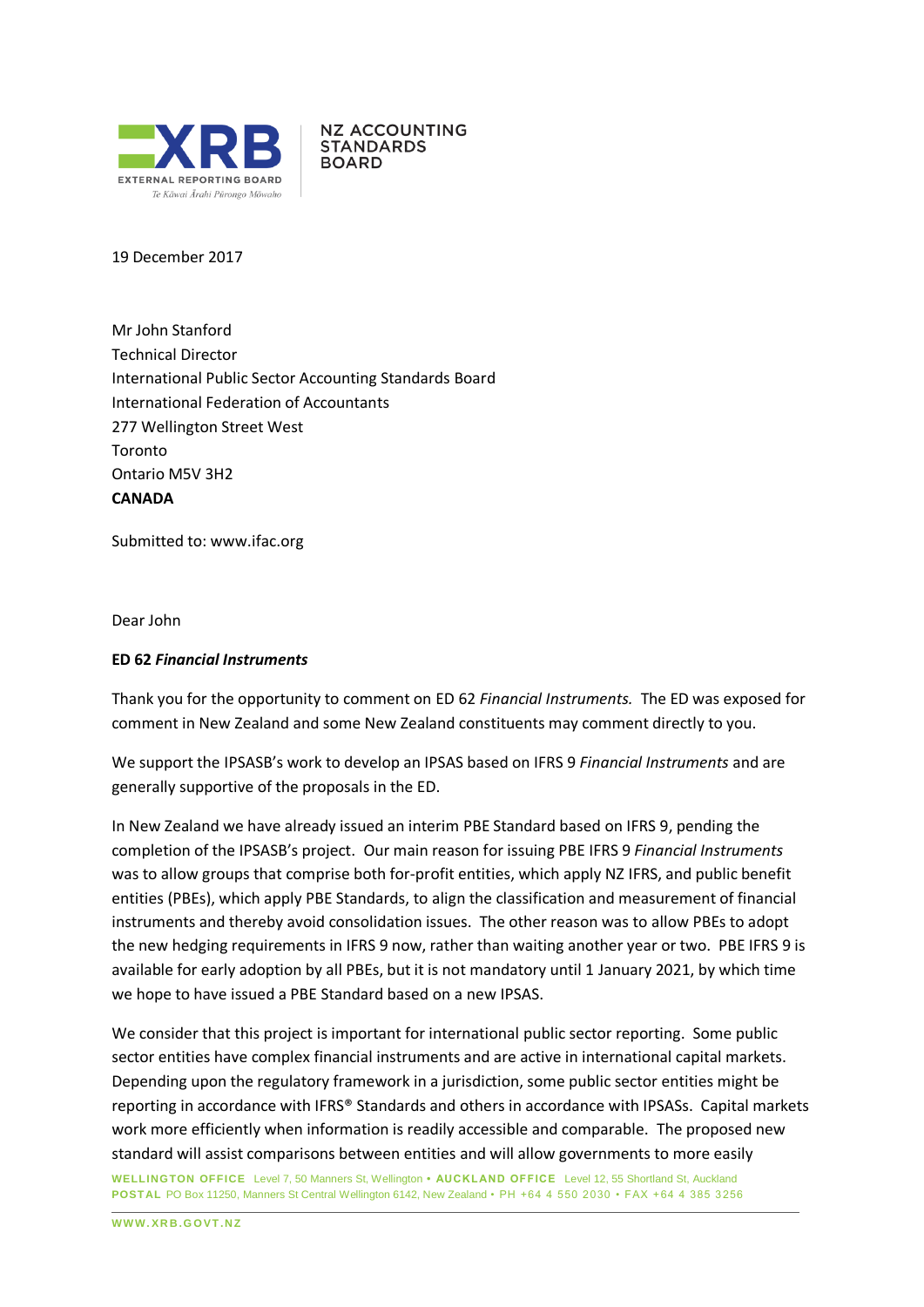benchmark their financial instrument portfolios internationally.

We also consider that there are other, broader, reasons for convergence in this area. The body of knowledge that has developed as entities work through the implementation of IFRS 9 may assist public sector entities applying the proposed new IPSAS. The transfer of knowledge and skills between sectors underscores the benefits of convergence for this topic.

Our responses to the Specific Matters for Comment on ED 62 are set out in Appendix 1 to this letter.

Our comments on other matters are set out in Appendix 2 to this letter.

We would like to acknowledge the usefulness of the comparison between IFRS 9 and ED 62 in considering the proposals in the ED.

If you have any queries or require clarification of any matters in this letter, please contact Joanne Scott [\(Joanne.Scott@xrb.govt.nz\)](mailto:Joanne.Scott@xrb.govt.nz) or me.

Yours sincerely

Kubuly Civil

Kimberley Crook **Chair – New Zealand Accounting Standards Board**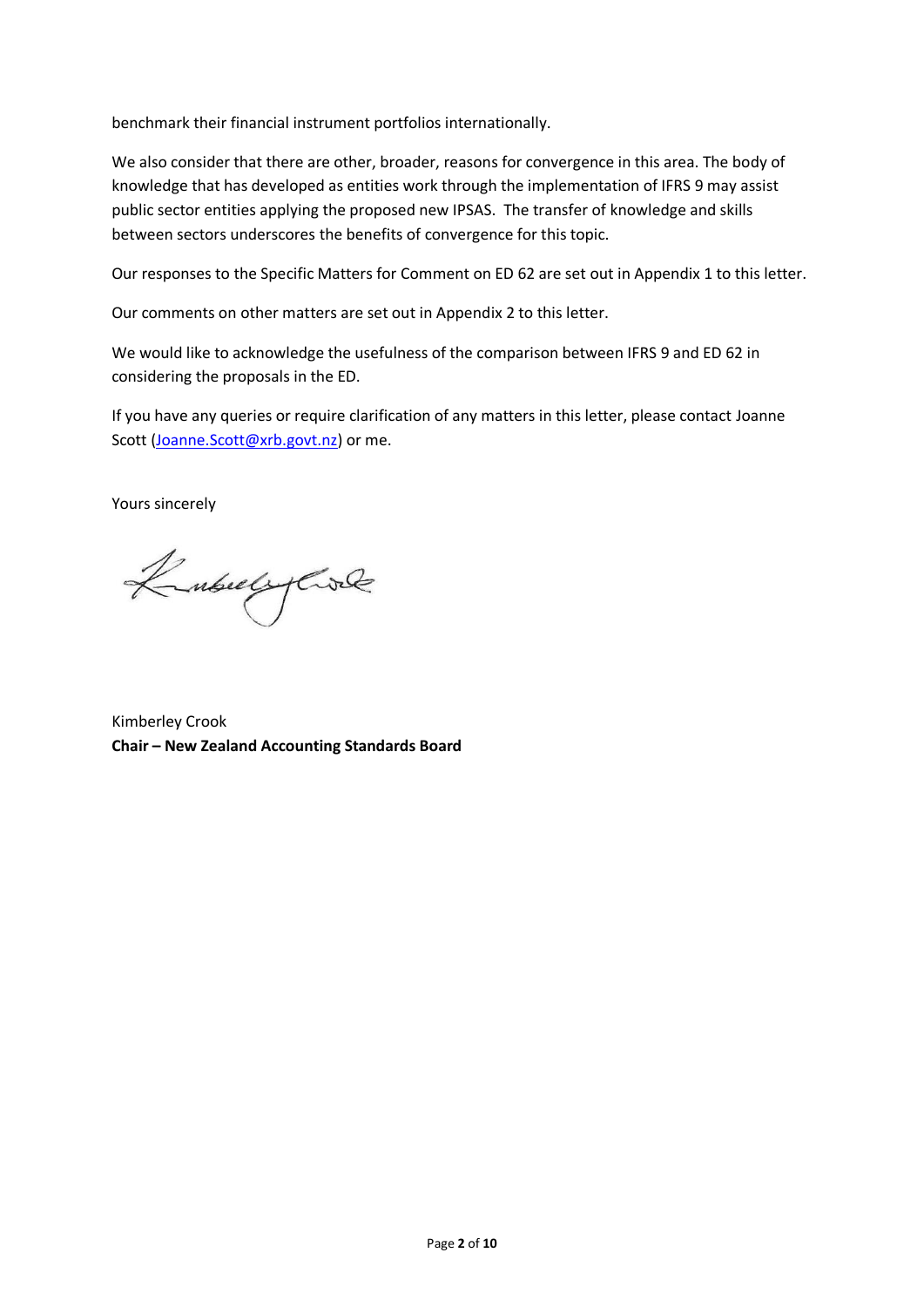## **Appendix 1 Specific Matters for Comment**

#### **Specific Matter for Comment 1:**

Consistent with the relief provided in IFRS 9, the IPSASB has agreed in [draft] IPSAS [X] (ED 62) to allow an option for entities to continue to apply the IPSAS 29 hedging requirements. Do you agree with the IPSASB's proposal?

We agree with the IPSASB's proposal to allow entities to continue to apply the IPSAS 29 *Financial Instruments: Recognition and Measurement* hedging requirements as we consider that alignment with IFRS 9 on this matter is important. Although we support the proposed changes to hedge accounting and understand that the IASB's reasons for permitting this option may not be relevant for a number of public sector entities, we do not think there are any pressing reasons to withdraw the option.

We note the following arguments for keeping the option.

- In some jurisdictions, such as New Zealand, there may be 'mixed groups' that include entities applying IFRS Standards and entities applying IPSASs, or standards based on IPSASs. Within these groups some entities may have elected to continue using the hedging requirements in IAS 39 *Financial Instruments: Recognition and Measurement*. Limiting the option in the IPSAS equivalent to IFRS 9 would impose additional costs on such groups.
- Some public sector entities may be using the macro hedging requirements in IPSAS 29. The option is needed so that such entities can continue to apply those requirements.
- If regulators or central agencies within a jurisdiction have concerns about the option (in terms of comparability or consolidation costs), they have the choice of limiting the use of the option in that jurisdiction.
- The option might reduce the costs of transitioning to the new standard. Any review of strategies, processes and systems for compliance with new requirements takes time and money, even if few changes are required as a result of that review.

We acknowledge that allowing options in accounting standards can be undesirable but, in this case, we do not think that continuing to allow entities to apply the hedging requirements in IPSAS 29 would create a problem. There is a general consensus that the new hedging requirements are more appropriate and flexible than the previous requirements. One would therefore expect most entities engaged in hedging to elect to apply the new hedging requirements. The exception would be those entities that are currently applying the macro hedging requirements in IPSAS 29, and who will need the option until new macro hedging requirements have been developed.

In order to have a record of significant issues considered during the development of this standard, we think that the Basis for Conclusions should explain why the IPSASB sought feedback on this issue.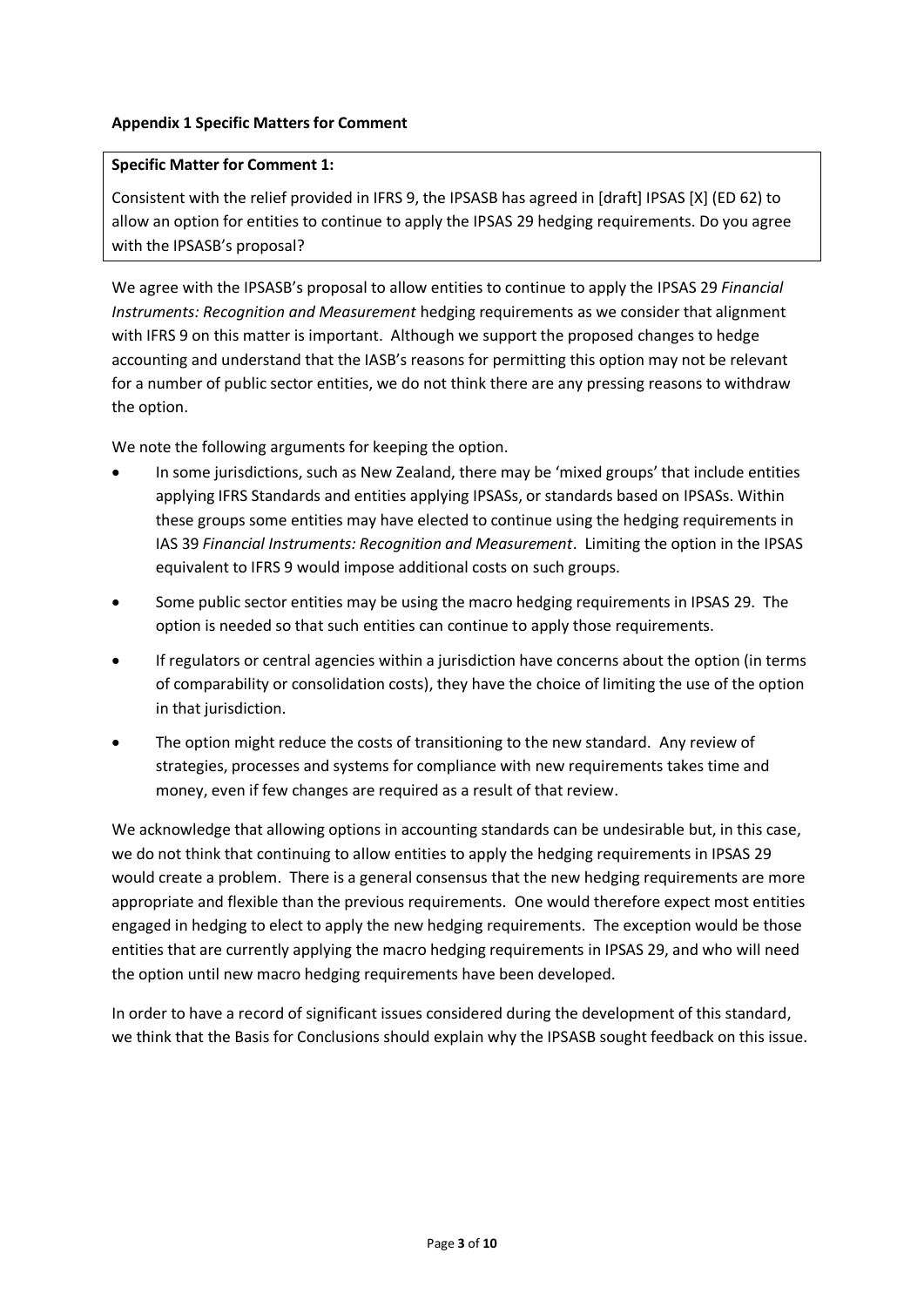## **Specific Matter for Comment 2:**

The IPSASB recognizes that transition to the new standard [draft] IPSAS [X] (ED 62) may present implementation challenges as a result of the number of significant changes proposed. Therefore, the IPSASB intends to provide a 3-year implementation period until [draft] IPSAS [X] (ED 62) is effective (early adoption will be permitted). Do you agree with the proposed 3-year implementation period before [draft] IPSAS [X] (ED 62) becomes mandatory? Please explain.

We support the proposal to allow a 3-year implementation period.

Entities will need to undertake impact assessments and develop a plan to implement the proposed new standard. In particular, the following aspects of implementing the proposed new requirements could be complex and time consuming:

- (a) the reassessment of the classification of financial instruments;
- (b) the development of models and systems to capture the information required by the expected credit loss model;
- (c) the reassessment of hedging relationships; and
- (d) identifying differences in disclosure requirements and developing models and systems to obtain the information required by the disclosures. An entity will need to think about the impact of new disclosure requirements from the beginning of its implementation period.

We note that the IASB issued the complete version of IFRS 9 *Financial Instruments* in July 2014 with an effective date of 1 January 2018. Although this timeframe appeared to be relatively generous, our impression is that many entities have needed this much time. In addition, some of the public sector specific issues will take time to work through.

Although implementation of IFRS 9 may have been a more complex exercise for financial institutions, other types of entities have also faced implementation challenges.

### **Specific Matter for Comment 3:**

Do you agree with the proposed transition requirements in paragraphs 153–180, consistent with those provided in IFRS 9? If not, what specific changes do you recommend and why?

We agree with the proposed transition requirements in paragraphs 153–180.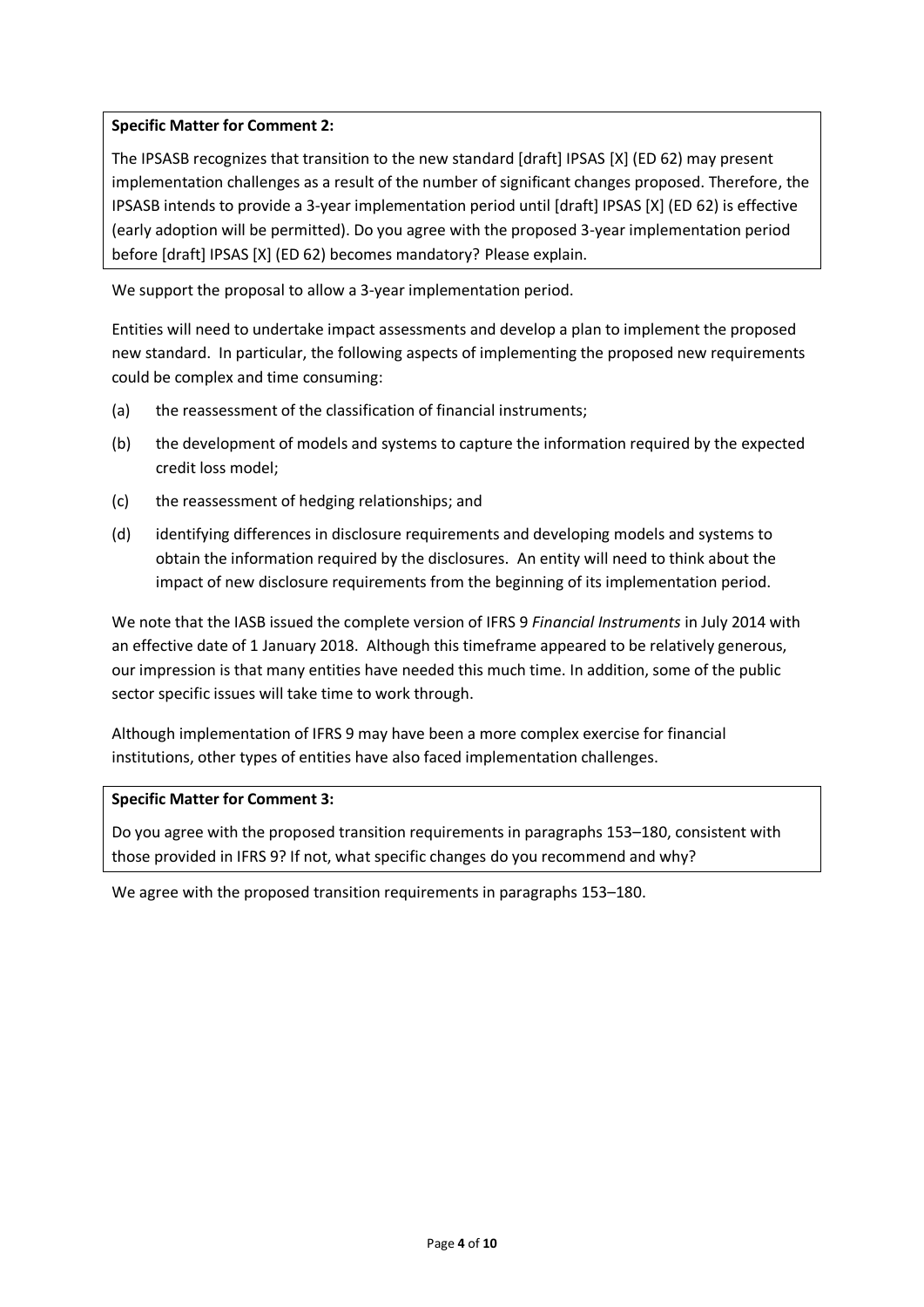### **Appendix 2: Comments on Other Matters**

In this appendix we comment on the following matters:

- sale of future flows arising from a sovereign right;
- prepayment features with negative compensation;
- initial measurement;
- valuation of unquoted equity instruments;
- valuing financial guarantees through a non-exchange transaction; and
- concessionary loans disclosures.

### **Sale of future flows arising from a sovereign right**

We understand that the IPSASB wanted to explicitly address the possibility that transactions involving the sale of future flows arising from a sovereign right could give rise to financial liabilities.

We suggest that the IPSASB limit any such guidance to the financial liabilities arising from such transactions. An entity should assess the treatment of the revenue from such transactions by applying the relevant revenue standard. We are not sure why the IPSASB considers that the relevant revenue standard would always be IPSAS 9 and would welcome further explanation of the matters considered in the Basis for Conclusions. If the IPSASB wants to specify requirements for the recognition of revenue from such transactions we consider this would more appropriately be located in the relevant revenue standard(s).

We have suggested some changes to paragraphs AG33 and BC13 for consideration by the IPSASB. We think these changes would clarify that paragraph AG33 is dealing with the sale of future flows that have not been previously recognised as assets, rather than the securitisation of existing financial assets (which would be subject to the usual derecognition requirements in the proposed standard).

AG33. In the public sector, securitization schemes may involve a sale of future flows arising from a sovereign right, such as a right to taxation, that have not previously been recognized. An entity recognizes the revenue arising from Consideration received for such sale transactions shall be accounted for in accordance with the relevant standardIPSAS 9. Such transactions may give rise to Public Sector entities shall also consider if the securitization arrangement gives rise to financial liabilities as defined in IPSAS 28. Examples of such financial liabilities may include but are not limited to borrowings, financial guarantees, liabilities arising from a servicing or administrative contract, or payables relating to cash collected on behalf of the purchasing entity. Financial liabilities shall be recognized when the entity becomes party to the contractual provisions of the instrument in accordance with paragraph 10 and classified in accordance with paragraph 45 and 46. The financial liabilities shall be initially recognized in accordance with paragraph 57, and subsequently measured in accordance with paragraphs 62 and 63.

#### **Sale of Future Flows Arising from a Sovereign Right**

BC13. In the public sector, securitization schemes may involve a sale of future flows arising from a sovereign right, such as a right to taxation. The IPSASB agreed that it would be helpful to acknowledge that such transactions may give rise to financial liabilities and agreed to include paragraph AG33. The IPSASB noted agreed that revenue from the sale of future flows arising from a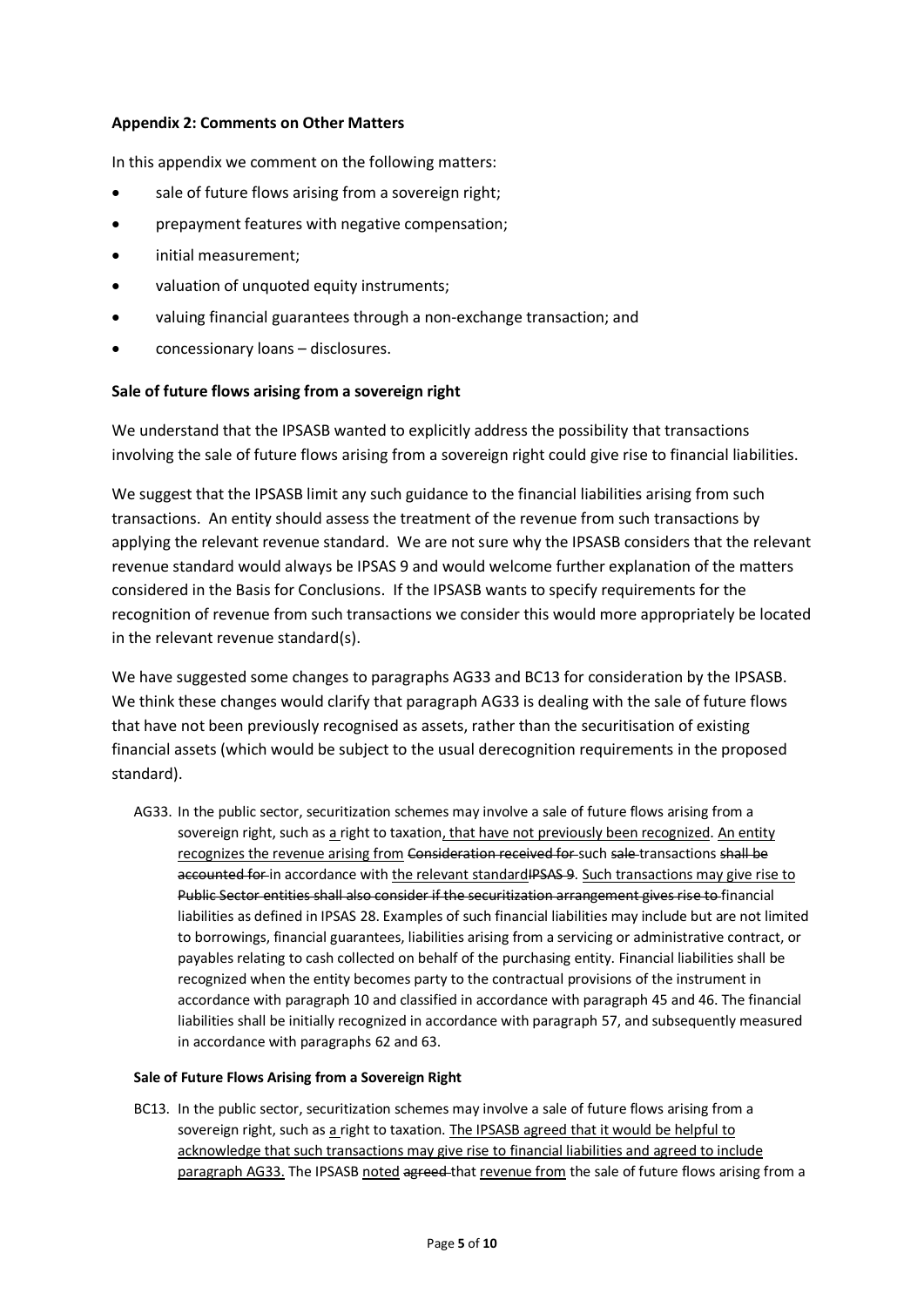sovereign right would be is a transaction that should be accounted for in accordance with the relevant revenue standardguidance. The IPSASB agreed that financial liabilities may arise from a securitization arrangement. Examples may include but are not limited to borrowings, financial guarantees, liabilities arising from servicing or administrative or payables relating to when the public sector entity (originating entity) collects cash flows and passes these along to a third party. The IPSASB considered whether additional application guidance to address such scenarios was required, butand concluded that sufficient guidance exists in the Standard to address all other aspects of any financial instruments arising from those transactions.

## **Prepayment features with negative compensation**

The IASB has recently issued *Prepayment Features with Negative Compensation* (Amendments to IFRS 9).

Respondents to the IASB's exposure draft indicated that legislation in some countries gives borrowers protective rights that can give rise to negative compensation. We would expect that in jurisdictions where such rights exist, they could also be relevant to public sector entities. Although we are not aware of any public sector or not-for-profit entities in New Zealand for which these proposals would be relevant, we think that the IPSASB should also address this issue. We think it would be better to align these requirements now, rather than making amendments in the future.

### **Initial measurement**

We generally agree with how the IPSASB has combined the public sector specific measurement guidance in IPSAS 29 with the requirements of IFRS 9. However, we disagree with the inclusion of paragraph AG117 (which is based on IFRS 9 paragraph B5.1.2A). We recommend that paragraph AG117 is omitted (because the matters addressed in it are already addressed in paragraph AG147) and we recommend that paragraph AG115 refer to paragraph AG147. This matter needs to be addressed as ED 62 paragraph AG 117 is inappropriately linking the guidance in paragraph AG115 (dealing with situations in which there is another component to the transaction) and the guidance in paragraph AG117 (on the prohibition of day one gains/losses).

A more detailed explanation of our reasons for disagreeing with the inclusion of paragraph AG117 (and the history of the related guidance paragraphs) is set out below.

Paragraph AG115 deals with accounting for a separate component of a transaction. The equivalent guidance in IPSAS 29 (paragraph AG82) originally came from IAS 39 (paragraph AG64) and was included in IPSAS 29 with only a few terminology changes. This guidance explains that when part of the consideration given or received is for *something other than the financial instrument* (as is the case with concessionary loans), the fair value of the financial instrument may need to be estimated.

IAS 39 (paragraphs AG74–AG76) and IPSAS 29 (paragraphs AG106–AG112) dealt with the application of valuation techniques and other situations in which there may be a difference between the fair value of a financial instrument and the transaction price. These paragraphs were intended to prohibit or limit day 1 gains/losses in other circumstances (ie if there was not another component to the transaction). These paragraphs were almost identical in the two standards. In particular, IPSAS 29 (paragraph AG108), which has been carried forward into ED 62 as paragraph AG147, includes the following sentence about the best estimate of the fair value of a financial instrument on initial recognition.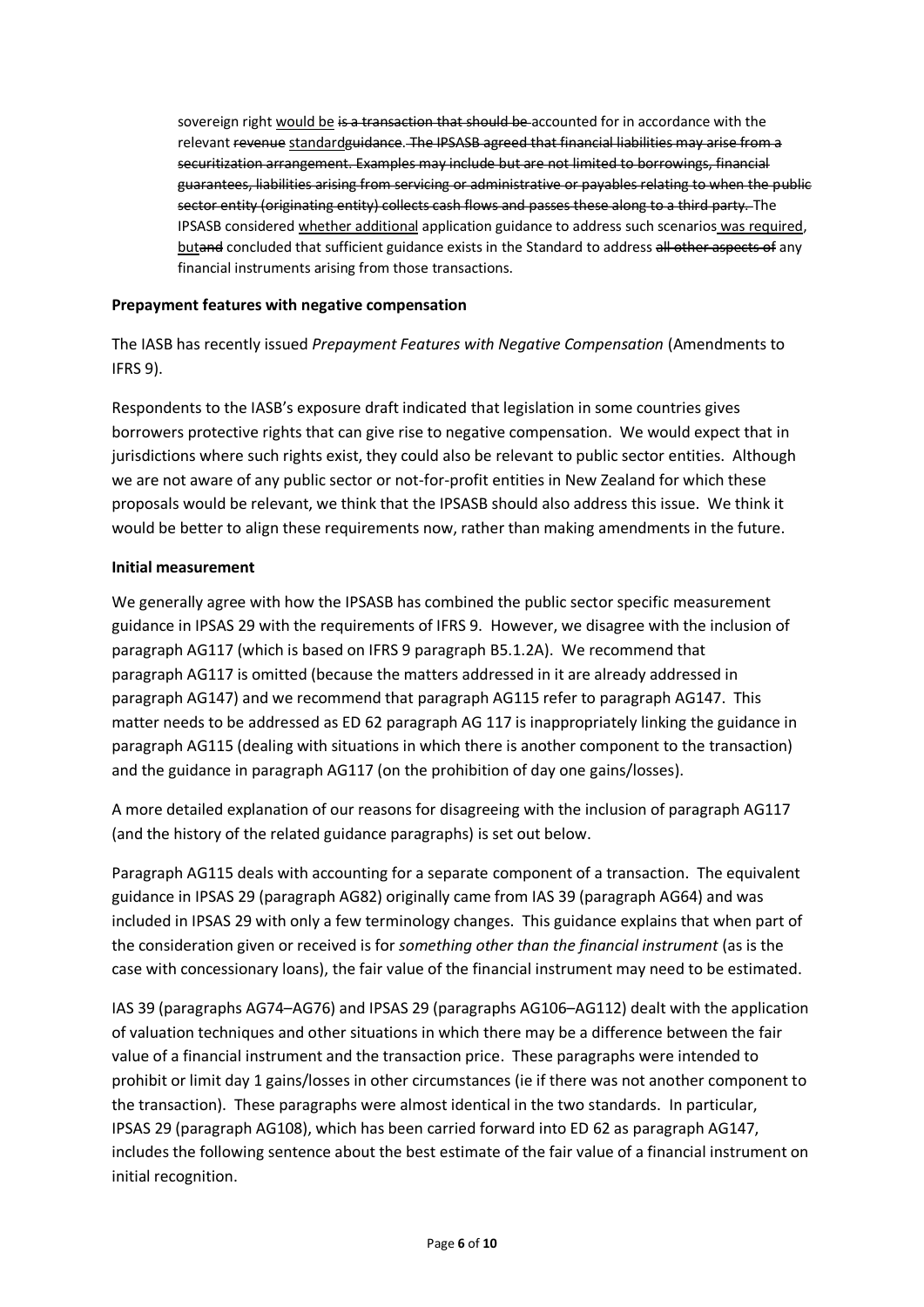… The best evidence of the fair value of a financial instrument at initial recognition, in an exchange transaction, is the transaction price (i.e. the fair value of the consideration given or received) unless the fair value of that instrument is evidenced by comparison with other observable current market transactions in the same instrument (i.e. without modification or repackaging) or based on a valuation technique whose variables include only data from observable markets.

We support the inclusion of paragraph AG147 in ED 62. However, we note that IPSAS 29 paragraph AG108 was based on IAS 39 paragraph AG76. That paragraph was subsequently amended by IFRS 13 *Fair Value Measurement* and then carried forward into IFRS 9 as paragraph B5.1.2A (which is the paragraph on which ED 62 paragraph AG117 is based). This means that ED 62 is dealing with the same issue twice (once using post-IFRS 13 wording based on what is currently in IFRS 9, and once using pre-IFRS 13 wording from IAS 39/IPSAS 29).

Given that the IPSASB has not developed a standard based on IFRS 13, we think ED 62 paragraph AG117 should be deleted and paragraph AG147 should be kept. We also think paragraph AG115 of the ED should refer to paragraph AG147.

If the IPSASB agrees with our suggestions, the following comment about paragraph AG117 is not relevant. However, if the IPSASB wants to keep paragraph AG117 (which would involve rewriting parts of the measurement guidance) we note that paragraph AG117 should not refer to paragraph AG115. The equivalent paragraph in IFRS 9, paragraph B5.1.2A, refers to paragraph 5.1.1A (which is not reproduced in ED 62).

# **Valuation of unquoted equity instruments**

We support the development of illustrative examples on the valuation of unquoted equity instruments. However, we think that further guidance to assist entities in determining the fair value of non-cash-generating investments would be helpful.

The guidance and examples in the ED focus more on measuring the fair value of investments in cashgenerating entities. In the public sector there can be situations where the investee is carrying out activities that support the investor's public policy objectives. This raises the issue of whether the fair value of such investments should be determined solely by reference to expected cash flows, as in Example 25, or whether fair value assessments should also take account of other factors, such as the service potential associated with such investments. Example 27 touches on the possibility that the transaction price may not be representative of fair value at the measurement date, but it does not provide any guidance on estimating the fair value of the non-controlling equity interest.

# **Valuing financial guarantees through a non-exchange transaction**

ED 62 paragraph AG133 is identical to IPSAS 29 paragraph AG97 – it refers to the principles in IPSAS 19 *Provisions, Contingent Liabilities and Contingent Assets*. By contrast, in developing PBE IFRS 9, we chose to align the measurement of financial guarantees issued as part of a nonexchange transaction with IFRS 9's requirements for the measurement of financial guarantees. It is not clear to us if the IPSASB has deliberately kept the reference to IPSAS 19 rather than referring to the amount of the loss allowance determined in accordance with section 5.5 of IFRS 9, and if so, why.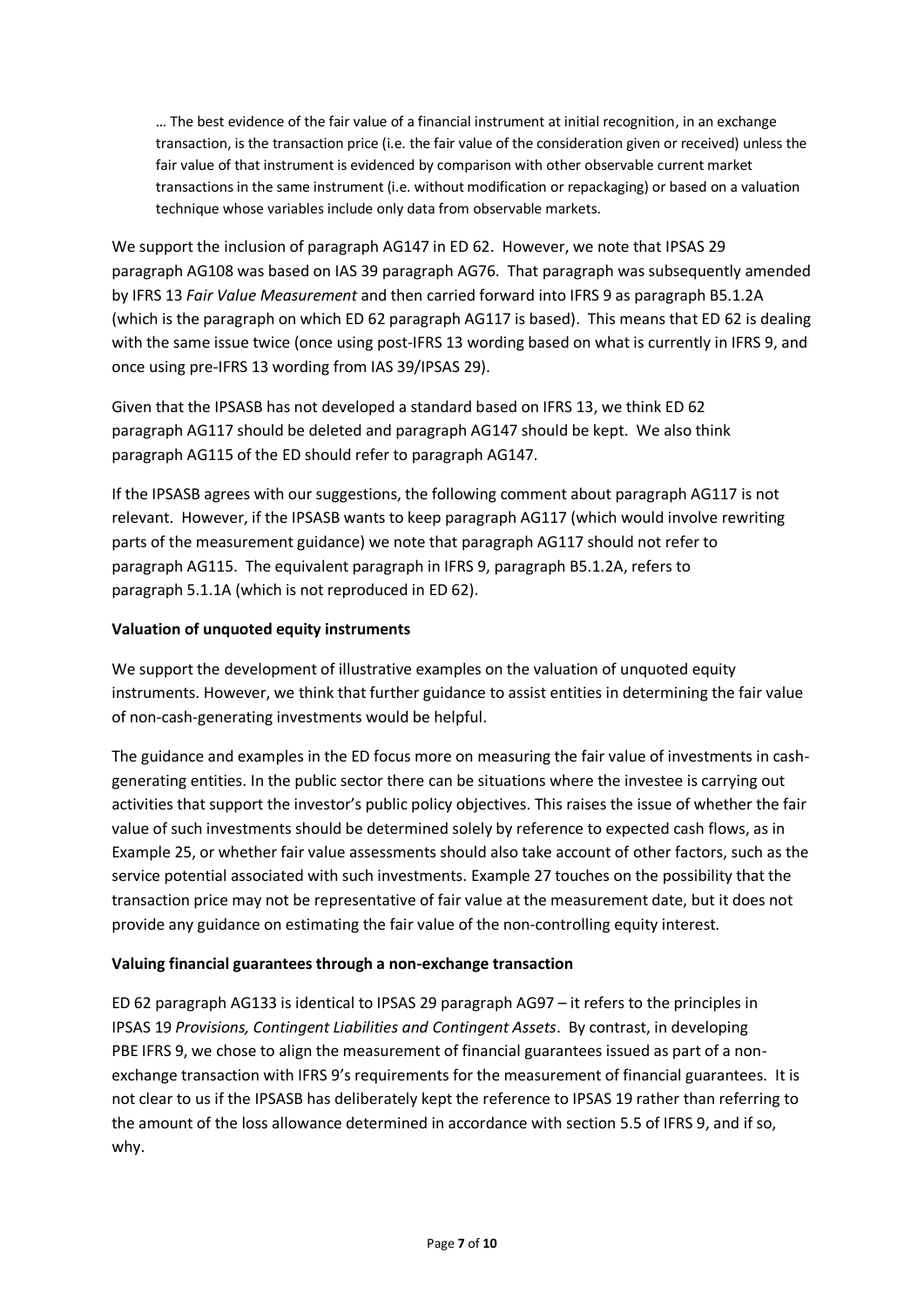If the reference to IPSAS 19 in paragraph AG133 is intentional, we suggest that the IPSASB outlines its rationale for retaining this requirement in the Basis for Conclusions.

We have shown ED 62 paragraph AG133 and PBE IFRS 9 paragraph B5.1.2M below.

#### **Extract from ED 62**

AG133. If no reliable measure of fair value can be determined, either by direct observation of an active market or through another valuation technique, an entity is required to apply the principles of IPSAS 19 to the financial guarantee contract at initial recognition. The entity assesses whether a present obligation has arisen as a result of a past event related to a financial guarantee contract whether it is probable that such a present obligation will result in a cash outflow in accordance with the terms of the contract and whether a reliable estimate can be made of the outflow. It is possible that a present obligation related to a financial guarantee contract will arise at initial recognition where, for example, an entity enters into a financial guarantee contract to guarantee loans to a large number of small enterprises and, based on past experience, is aware that a proportion of these enterprises will default.

#### **Extract from PBE IFRS 9**

B5.1.2M If no reliable measure of fair value can be determined, either by direct observation of an active market or through another valuation technique, an entity is required to measure the financial guarantee contract at the amount of the loss allowance determined in accordance with Section 5.5.

#### **Concessionary loan disclosures**

We support the proposal to split the disclosures about concessionary loans required by IPSAS 30 into two paragraphs (being paragraphs 37 and 37A). We have a couple of suggestions in relation to these paragraphs (our suggestions are shown as shaded text in paragraphs 37 and 37A below).

Not all loans to developing countries, small farms etc are concessionary. They are concessionary when there is an interest or principal discount. We suggest a change to the second sentence of paragraph 37. If you agree with this suggestion, an equivalent change would be required in ED 62 paragraph AG118.

Although paragraph 37(c) and 37A(c) require disclosure of the purpose and terms of the loans, we consider that it would be helpful to explicitly require disclosure of the concessionary terms. We suggest adding the words "including the nature of the concession" to these paragraphs.

#### *Concessionary Loans*

- 37. Concessionary loans are granted by entities on below market terms. Examples of concessionary loans that commonly have below market terms granted by entities include loans to developing countries, small farms, student loans granted to qualifying students for university or college education, and housing loans granted to low income families. For concessionary loans granted and measured at amortized cost in accordance with paragraph 40 of [draft] IPSAS [X] (ED 62), *Financial Instruments* an entity shall disclose:
	- (a) A reconciliation between the opening and closing carrying amounts of the loans, including:
		- (i) Nominal value of new loans granted during the period;
		- (ii) The fair value adjustment on initial recognition;
		- (iii) Loans repaid during the period;
		- (iv) Impairment losses recognized;
		- (v) Any increase during the period in the discounted amount arising from the passage of time; and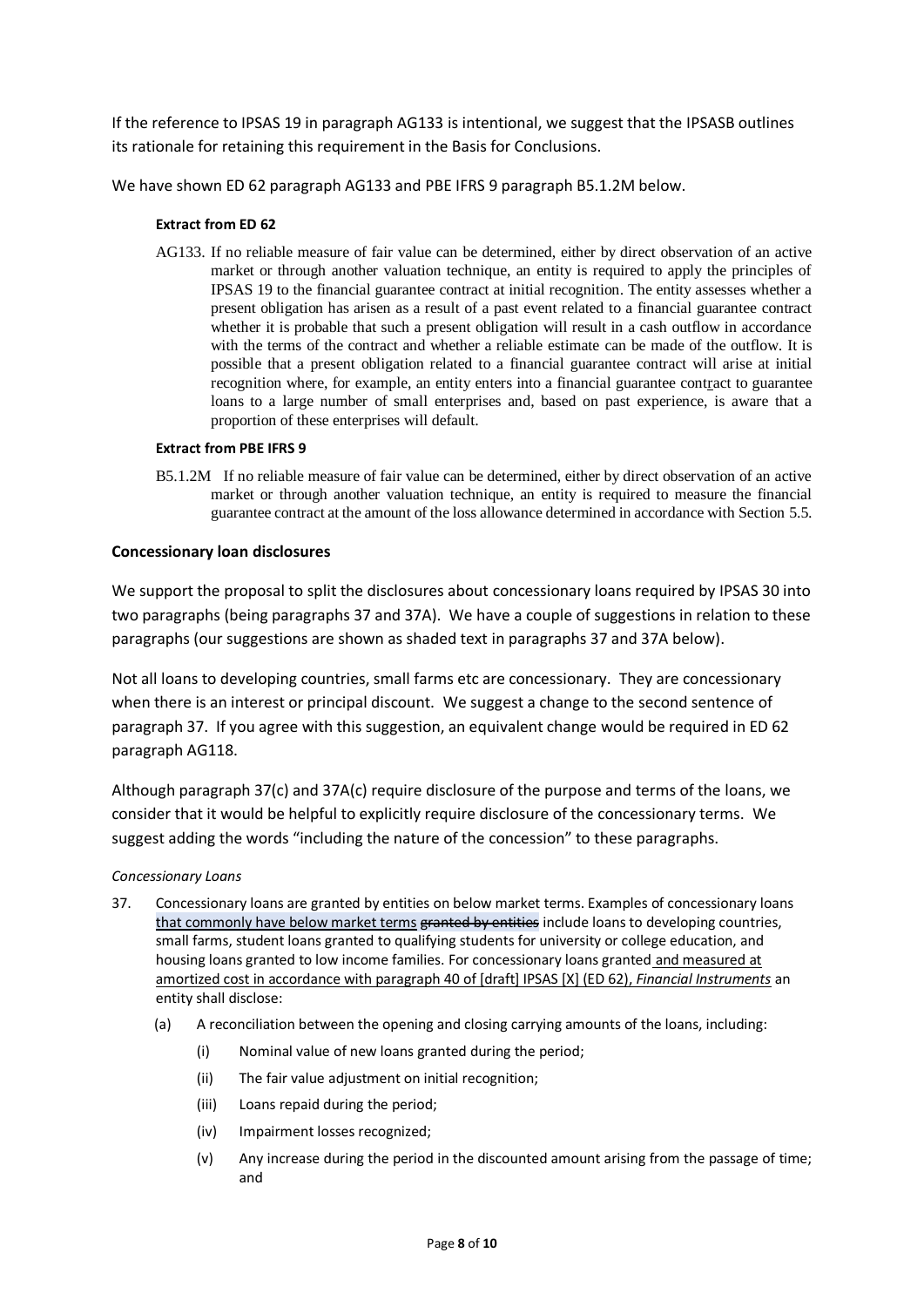- (vi) Other changes.
- (b) Nominal value of the loans at the end of the period;
- (c) The purpose and terms of the various types of loans, including the nature of the concession; and
- (d) Valuation assumptions.
- 37A. For concessionary loans measured at fair value in accordance with paragraph 41 or 43 of [draft] IPSAS [X] (ED 62), *Financial Instruments* an entity shall disclose:
	- (a) A reconciliation between the opening and closing carrying amounts of the loans, including:
		- (i) Nominal value of new loans granted during the period;
		- (ii) The fair value adjustment on initial recognition;
		- (iii) Loans repaid during the period;
		- (iv) The fair value adjustment during the period (separate from initial recognition); and
		- (vi) Other changes.
	- (b) Nominal value of the loans at the end of the period;
	- (c) The purpose and terms of the various types of loans, including the nature of the concession; and
	- (d) Valuation assumptions.